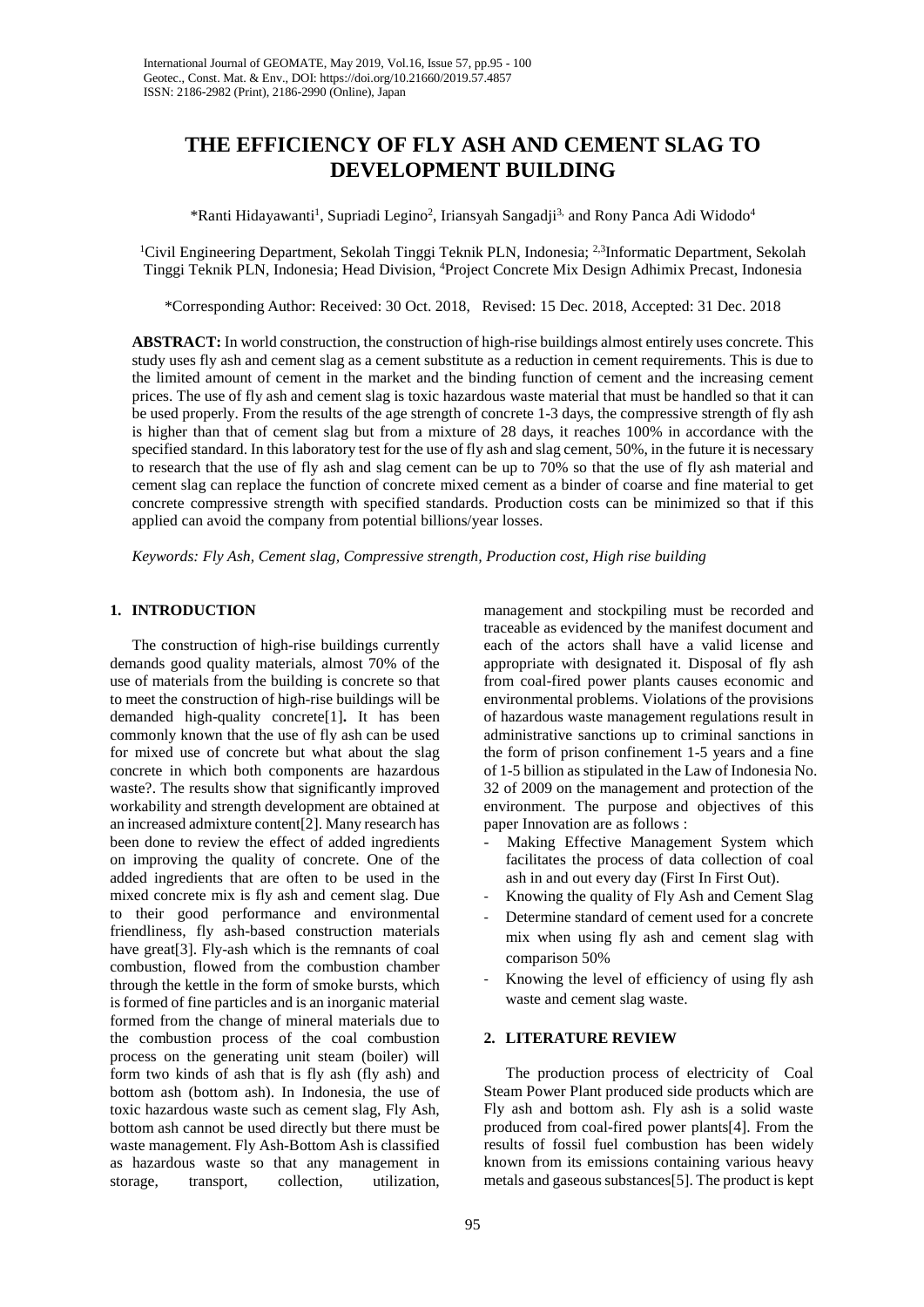in a big stack with the size of particles grains smooth [6]. From the waste can be used a a mixture of cement replacement for high rise building. According[7] to form an economical aggregate sand substitute to be used as a concrete filler product. Fly ash can be used for concrete mixed.

ASTM C.16 mentioned the use of fly ash in concrete mixes has various advantages :

- Improve workability of concrete mortar
- Reduce heat hydration
- Reduce the cost of concrete work
- Enhance resistant to sulfate attack
- Enhances resistance to alkali-silica reaction attack
- Heightening the age of the concrete
- Enhance concrete compressive strength
- High concrete durability
- Reduce depreciation
- Reduce porosity and water absorption in concrete The disadvantage of use of fly ash in concrete
- mixtures: a. The process of hardening and adding concrete strength is rather slow due to the pozzolanic reaction of fly ash
- b. Quality control must be carried out more often because the quality of fly ash depends on the combustion process (temperature) and the type of coal.

In the utilization of waste can be compared to the other waste such as cement slag. Cement slag is a chemical reaction as one of popular activation method which is considered to fix hydraulic characteristic of the slag[8]. Recent studies have shown that mixing granular ground furnace slag with low calcium fly ash has a significant effect on the regulation and development of the initial strength of the system preserved at room temperature[9]. This work presents the chemical activation of blast-furnace slag-blended Portland cement. According to [10] a partial replacement of Portland cement (PC) by ground granulated blast furnace slag (GGBFS)is an effective method to improve the durability of concrete due to its lower diffusivity and higher chemical resistance compared to PC. The GGBS, which enhances the chloride ingress resistance, was utilized as a supplementary cementitious[11]. Both media will react to decrease production cost because the usage of cement relatively increases in every year. The production of cement, the primary ingredient in concrete[12]. The production cost pressed in order to get the highest advantage but still considered the quality without relieving the ingredients which cause bad quality in the development of high rise building.

ACI 233 [13] reported that concrete using cement slag has better properties than concrete using only portland cement, such as :

- Increases the strength an d durability of the concrete structure
- Reduces permeability
- Cement Slag gives a workable mix with progress good pumpable and compaction characteristics
- Increase sulfate attack resistance
- Decrease chloride penetration
- The heat of hydration is low
- Resisted the alkali-silica reaction
- More chemically stable
- Gives good surface finish and improves aesthetics
- The color is more even and light
- Lower chances of Florence
- Reduces the maintenance and repair cost
- Cement slag does not produce carbon dioxide, sulfur dioxide or nitrogen oxides.

The disadvantages of using cement slag are that it is not fulfilled limestone, which is results in weak cement in another hand the binding capacity of concrete is not massive.

Cement slag produced from several fires is not a failed product but is already a product that is ready to use. In the slag, there is limestone for bonding like cement. The results indicate that in a multi-blend cement of fly ash, GBFS, low-grade limestone, and clinker, up to 70 % of clinker can be replaced gainfully and the performance of resultant mortar samples prepared using multi blend cement containing cement-grade and low-grade limestone were comparable [14].

For concrete calculations in finding correlation graph, w/c (cement water factor) to compressive strength used exponential regression formula and in the calculation used MS Excell program.

$$
Y = ae^{bx}
$$
\n
$$
a = \text{compressive strength (kg/cm}^2)
$$
\n
$$
b = w/c
$$
\n
$$
e = \text{exponential (2,718)}
$$
\n
$$
R = \text{Coefficient (if close to 1 then the value is good)}
$$

As for determining the water requirement against w/c used the formula :

$$
Y = a+bx
$$
  
a = water requirement (Itr/m<sup>3</sup>)  
b = w/c (2)

# **3. RESEARCH METHODOLOGY**

In this research the methodology is used as follows :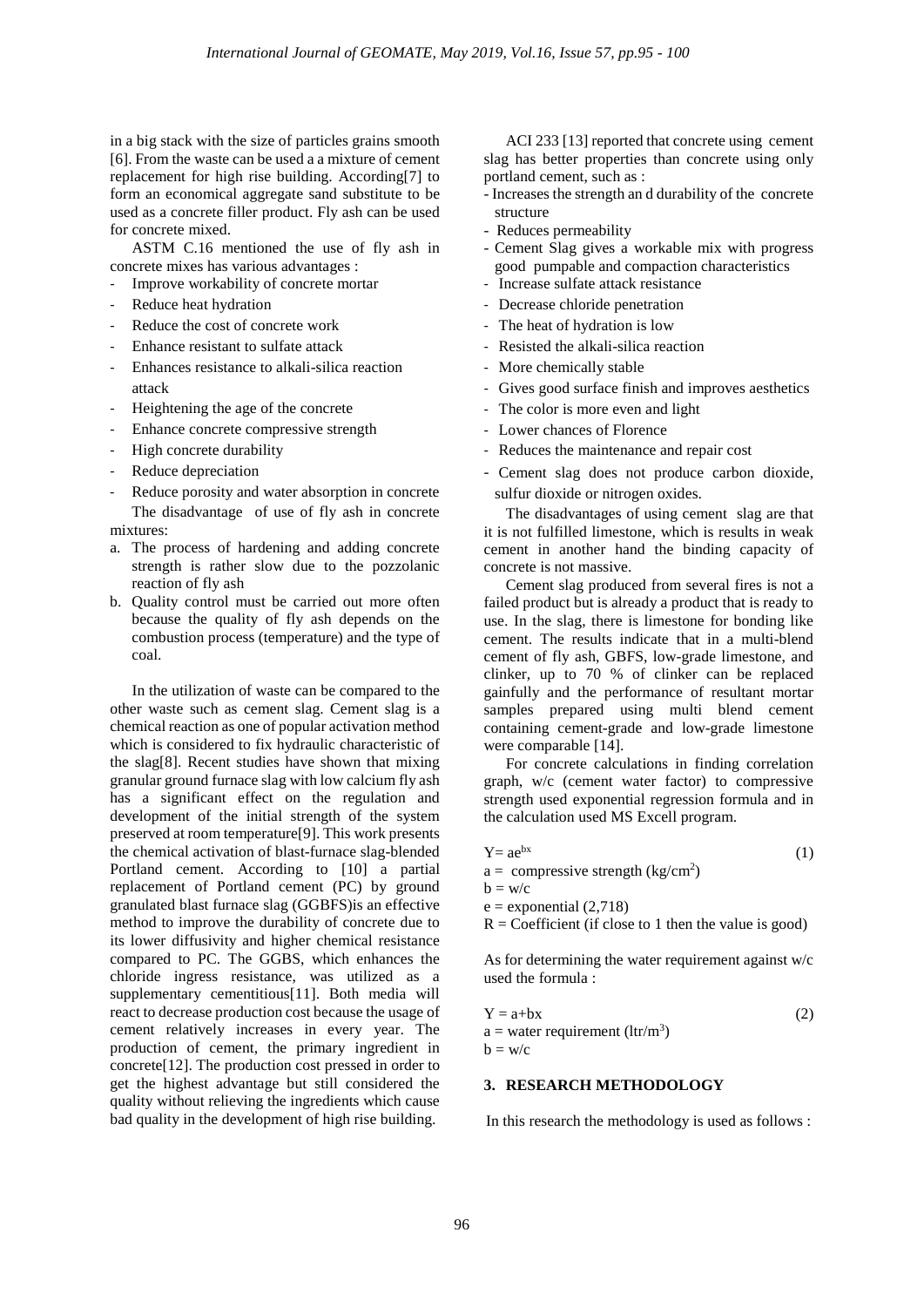

Fig.1 Flowchart Methodology

Starting from the management waste, it will be checked through the manifest. In this study, the waste that is being used must have passed the stage of distribution waste that is going to be used. During the experiment, it get observed and test such as workability (slump), the need of water for the same workability to seek the correlation graph of w/c toward tensile pressed at the age of 1,3,7 and 28 days and determined the need of cement, water and price for concrete which is using fly ash and cement slag. If it doesn't fulfill the standard criteria then it will be back to through mix design for making mortar and concrete, but if it meets the standard criteria the data will be processed for evaluation.

## **4. EXPERIMENTAL SETUP**

The experiments performed on a laboratory scale include mortar cube experiments and concrete experiments using a small mixer.

Materials used in this experiment are as follow :

- Cement: Type I (OPC) Ex. PT. Indocement Tunggal Perkasa
- Fly Ash 50 %: Ex. Pelabuhan Ratu
- Source Fly ash took from this research including Fly ash ex. Surabaya Factory, Fly ash ex. Pindodeli

and Fly ash ex. Indhobarat, Fly ash ex. Pelabuhan Ratu. Most of the usage of fly ash using fly ash ex. Suralaya 96%, the use of fly ash ex. Pindodeli 2% while Fly ash Indobarat 1%, therefore it is needed another source as alternative pozzolan as mineral add material in order to get appropriate quality and cost. Other fly ash alternatives are obtained from various sources that produce Fly ash, for example, the Jakarta cement slag.

- Cement Slag 50% : Ex. Semen Jakarta
- Stone: Coarse aggregate Ex. BCA Supplier Bangun Jaya
- Sand: Natural Sand Ex. Belitung
- Water: Well Foundry Precast Cibitung

## **5. RESULT AND DISCUSSION**

#### **5.1 Transportation of Hazardous waste**

Fly ash and bottom ash are the dominant hazardous waste generated from Power Generation activities in PLTU Suralaya. Not all waste can be used for concrete mixes for construction buildings, but for coal waste can be used as well. The amount of ash produced depends on ash content in coal. Here is the hazardous Waste Distribution Flow.



Fig.2 Process Flow of Hazardous Waste Manifest Distribution

The Manifest document consists of 7 sheets, with the final holder of the manifest for the 3rd and 7th sheets hold by the sender (producer), sheet 1 is held by the carrier, the 2nd and 5th sheets are held by the Ministry of the Environment, the 4th sheet is held by the recipient, the 6th sheet is held by the government which is delivered by the carrier.

### **5.2 Mortar Experiment Result**

The use of mortar in construction works has been the fundamental of an ancient civilization where the mixtures were simply prepared using the combination of lime, sand, and water[15].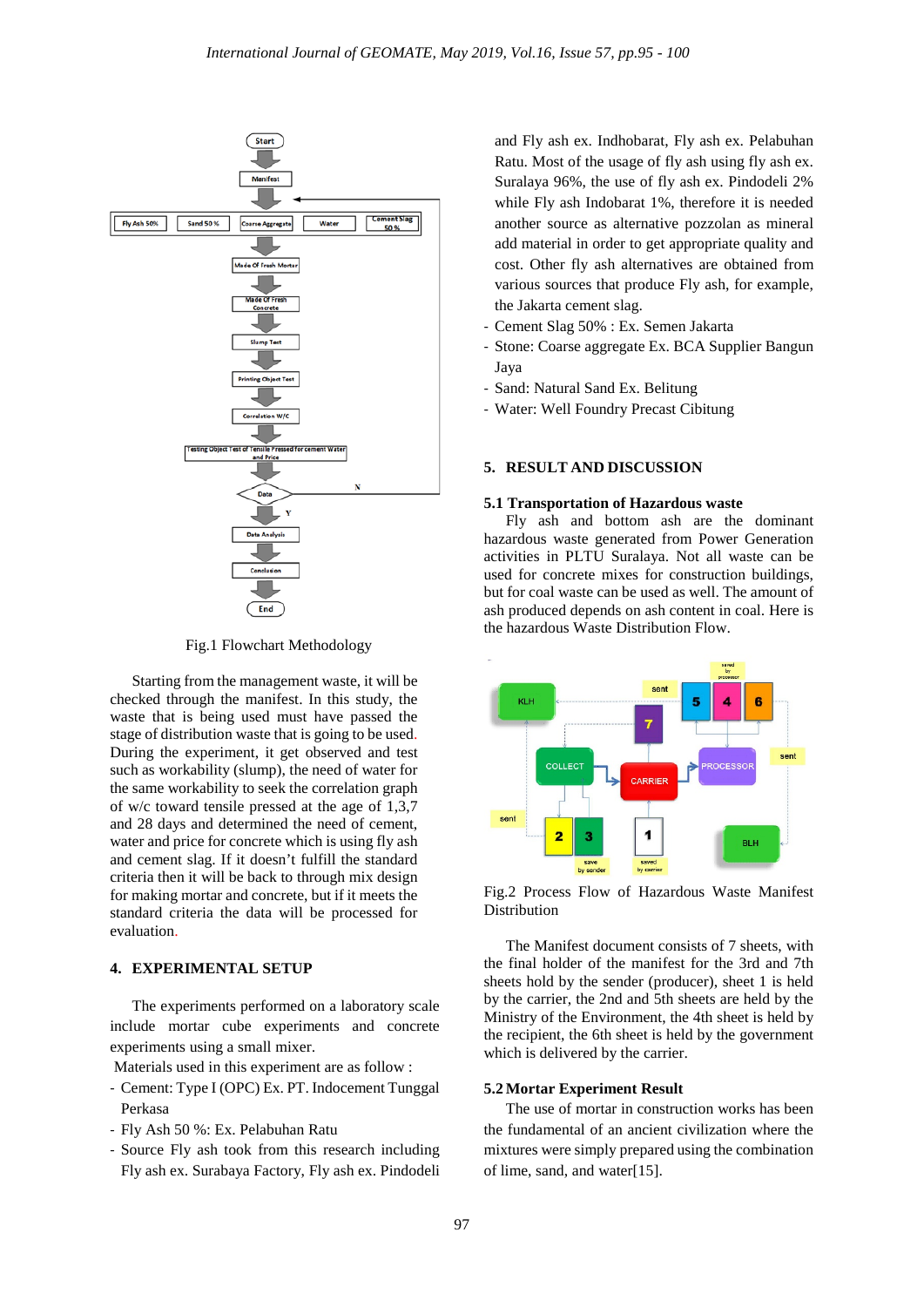

Fig.3 Laboratory Test Result on Mortar Fly Ash Comparison with Cement Slag

Fly ash and slag cement have been treated sustainable materials for the use of cement products for wastewater infrastructure due to their capabilities of corrosion resistance[16].

#### **5.3 Concrete Experimental Result**

The development of direct tensile strength of OPC and slag-cement concretes is similar to that of compressive strength [17].

Concrete experiments were performed with the composition of Fly Ash 50% and 50% cement slag are as follows :

Table 1. Test Result Data of Fly Ash Test with Cement Slag



 In order to know the quality of Fly Ash and Cement Slag, and viewed from Mortar and concrete experiment then it is got the combination as follows:



Fig.4 The relation of compressive strength against w/c.

Refer to Eq. (1), the above graph shows a compressive strength relationship to w / c, where the compressive strength of cement slag is relatively the same as that of fly ash. From the analysis of the exponential linear regression graph above can be seen near the scatter point or coefficient value  $R = 1$ .



Fig.5 The relation of water requirement with w/c

Refer to Eq. (2), from the above linear regression graph analysis can be seen the value of  $R = 1$  means good and can be used.



Fig.6 Distribution of Molen Truck for High Rise Building foundry with Fly Ash and Cement Slag

Nowadays, concrete is a material widely used to make high-rise buildings. Thus to meet the construction of high-rise buildings will be demanded high-grade concrete. But along with the increasing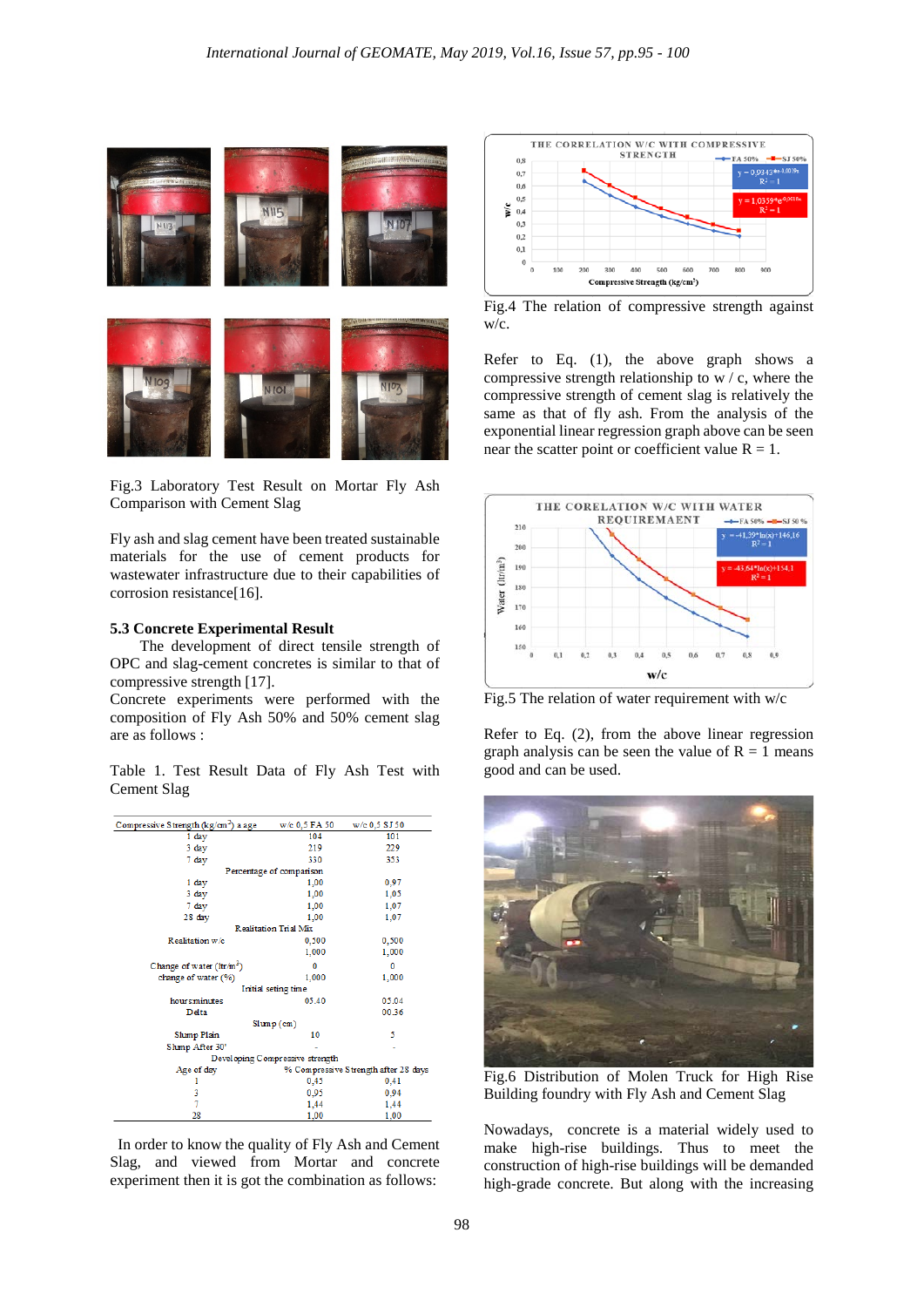human need for better infrastructure, then the concrete with high quality is much needed, for example for high rise buildings.



Fig.7 Floor and column concrete with concrete containing FA and cement slag

The development of construction in Indonesia occurred so fast, this research has been done to develop construction technology ranging from construction materials to technology used in the construction itself. The development of these construction materials can be seen from the many types of added materials used as additives in the normal concrete mortar. These added ingredients aim to improve the quality of concrete to be better and environmentally friendly. Alkali-activated fly ashslag (AAFS) concrete is a new blended alkaliactivated concrete that has been increasingly studied over the past decades because of its environmental benefits and superior engineering properties[16]. To know the quality of cement against fly ash, and evaluated from mortar and concrete experiment, it is got combination as follows :

Table 2 Comparison of composition for efficiency

| Quality K | Goal kg/m <sup>3</sup> | w/e   |                   | water $(ltr/m3)$ |                   | Cementius |                   | Price (IDR) |                   |
|-----------|------------------------|-------|-------------------|------------------|-------------------|-----------|-------------------|-------------|-------------------|
|           |                        | FA50  | Slag<br>cement 50 | FA 50            | Slag<br>Cement 50 | FA 50     | Slag<br>cement 50 | FA 50       | Slag<br>Cement 50 |
| 100       | 149                    | 0.670 | 0.754             | 163              | 166               | 243       | 221               | 395.940     | 400.190           |
| 200       | 249                    | 0,554 | 0,630             | 171              | 174               | 308       | 277               | 413.879     | 417.701           |
| 300       | 349                    | 0,458 | 0,526             | 178              | 182               | 389       | 346               | 438.197     | 441.215           |
| 400       | 449                    | 0.379 | 0,439             | 186              | 190               | 492       | 432               | 470.279     | 471.946           |
| 500       | 549                    | 0.313 | 0,367             | 194              | 198               | 620       | 539               | 511.874     | 511.418           |
| 600       | 649                    | 0,259 | 0.307             | 202              | 206               | 780       | 671               | 565.181     | 561.524           |
| 700       | 749                    | 0,214 | 0,256             | 210              | 214               | 979       | 834               | 632.950     | 624.607           |

From the table above with the comparison of the composition between Fly Ash and Cement Slag 50% for high rise building, for example taken K300 with FA 438.197 (IDR) and cement slag 441.215 (IDR) whereas for normal production cost without the use of both materials with the same quality is about 470 thousand, so the difference is about 30 million (IDR). If the production cost per year, for example,  $1$ million/m<sup>3</sup> than the efficiency can be generated is 1 million x 30 million =  $30$  billion, so with the utilization of fly as and cement slag it can avoid the company from potential loss of the billions/ year. The cost of production is the number of costs incurred by industry to process raw materials into finished goods. By optimizing the available production factors optimally in order to produce optimal output.

## **6. CONCLUSIONS**

With the implementation of Innovation the use of Fly Ash and Cement Slag and by experimental method, it can be concluded that :

- 1. The use of Fly Ash and cement Slag is needed to replace the role of cement and sand, and build a world of construction with an environmentally friendly.
- 2. The cement water factor (water dement ratio  $= w$ /c) greatly affect the concrete compressive strength. With the same w/c of compressive strength cement slag 50% bigger than Fly Ash that is equal to 21%.
- 3. Concrete compressive strength is influenced by cement water factor (water-cement ratio =  $w / c$ ). nature and type aggregate, mixture type, workability, concrete (curing) treatment and age of concrete. In order to get the same workability the water usage of cement slag 50% is larger with averages 4 liters / m3
- 4. The bigger usage of fly ash and cement slag materials made smaller production cost which can help the need for the development in the future

## **7. ACKNOWLEDGMENTS**

The authors acknowledge to the civil engineering Adhimix concrete laboratory, Leaders of STT PLN who have provided good support morale material.

## **8. REFERENCES**

- [1] R. Hidayawanti, S. Legino, and D. Harjanto, Optimizing The Utilization Cement Slag and Fly Ash of Concrete Quality, in Proc. *157Th The IIER Int. Conf. on* ICSIM, 2018, pp. 14–18.
- [2] A. Keulen, Q. L. Yu, S. Zhang, and S. Grünewald, Effect of admixture on the pore structure refinement and enhanced performance of alkali-activated fly ash-slag concrete, *Const. Build. Mat.*, Vol. 162, 2018, pp. 27–36.
- [3] G. Xu and X. Shi, Characteristics and applications of fly ash as a sustainable construction material: A state-of-the-art review, *Resour. Conserv. Recycl.*, Vol. 136, No. August 2017, 2018, pp. 95–109.
- [4] X. Tan, F. Han, and F. Zhao, Preparation of Autoclaved Foamed Concrete Block from Fly Ash and Carbide Slag, Vol.142 No. 02006, 2018, pp. 1–6.